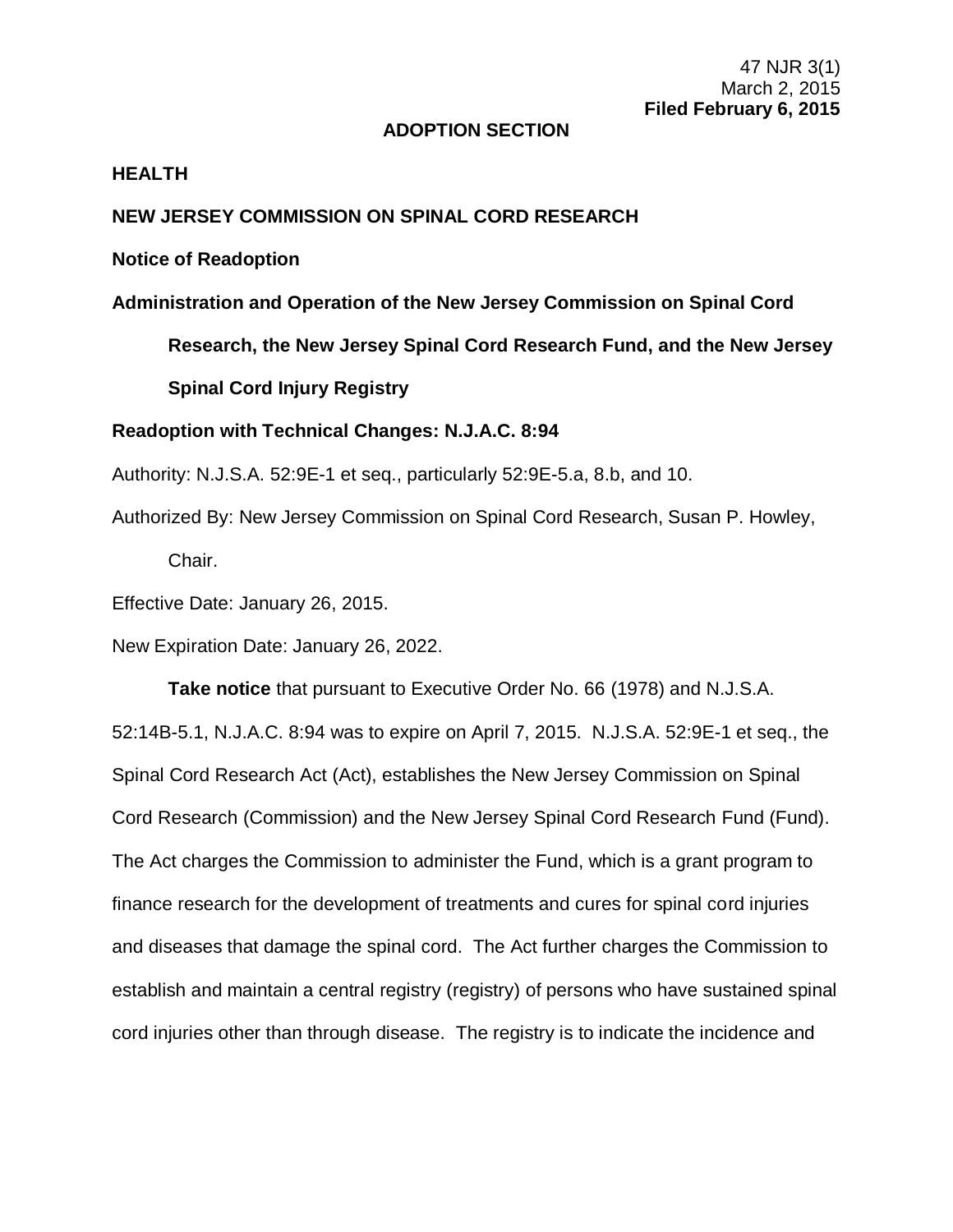prevalence of spinal cord injuries and serve as a resource for research, evaluation, and information on spinal cord injuries and available services.

N.J.A.C. 8:94 implements the Commission's mandates, described above, and establishes standards for the administration and operation of the Commission.

The Commission has reviewed N.J.A.C. 8:94 and has determined that, subject to certain technical changes described below, the chapter remains necessary, proper, reasonable, efficient, understandable, and responsive to the purposes for which it was originally promulgated, as amended and supplemented over time, and should be readopted.

The Commission is making technical changes throughout the chapter to reflect the change in the name of the Department, pursuant to P.L. 2012, c. 17, § 93 (approved June 29, 2012), codified in part at N.J.S.A. 26:1A-2.1; to correct the addresses of the Commission, the National Center for Injury Prevention and Control, and the National Center for Health Statistics; to update the referenced version of the National Violent Death Reporting System (NVDRS) coding manual, incorporated into the chapter by reference, as amended and supplemented, in the definition of "assault and homicide circumstances," from version 2 to version 4; and to correct spelling and grammar errors.

Therefore, pursuant to N.J.S.A. 52:14B-5.1.c(1) and N.J.A.C. 1:30-6.4(h), N.J.A.C. 8:94 is readopted and shall continue in effect for seven years.

**Full text** of the adopted technical changes follows (additions indicated in boldface **thus**; deletions indicated in brackets [thus]):

#### 8:94-1.2 Scope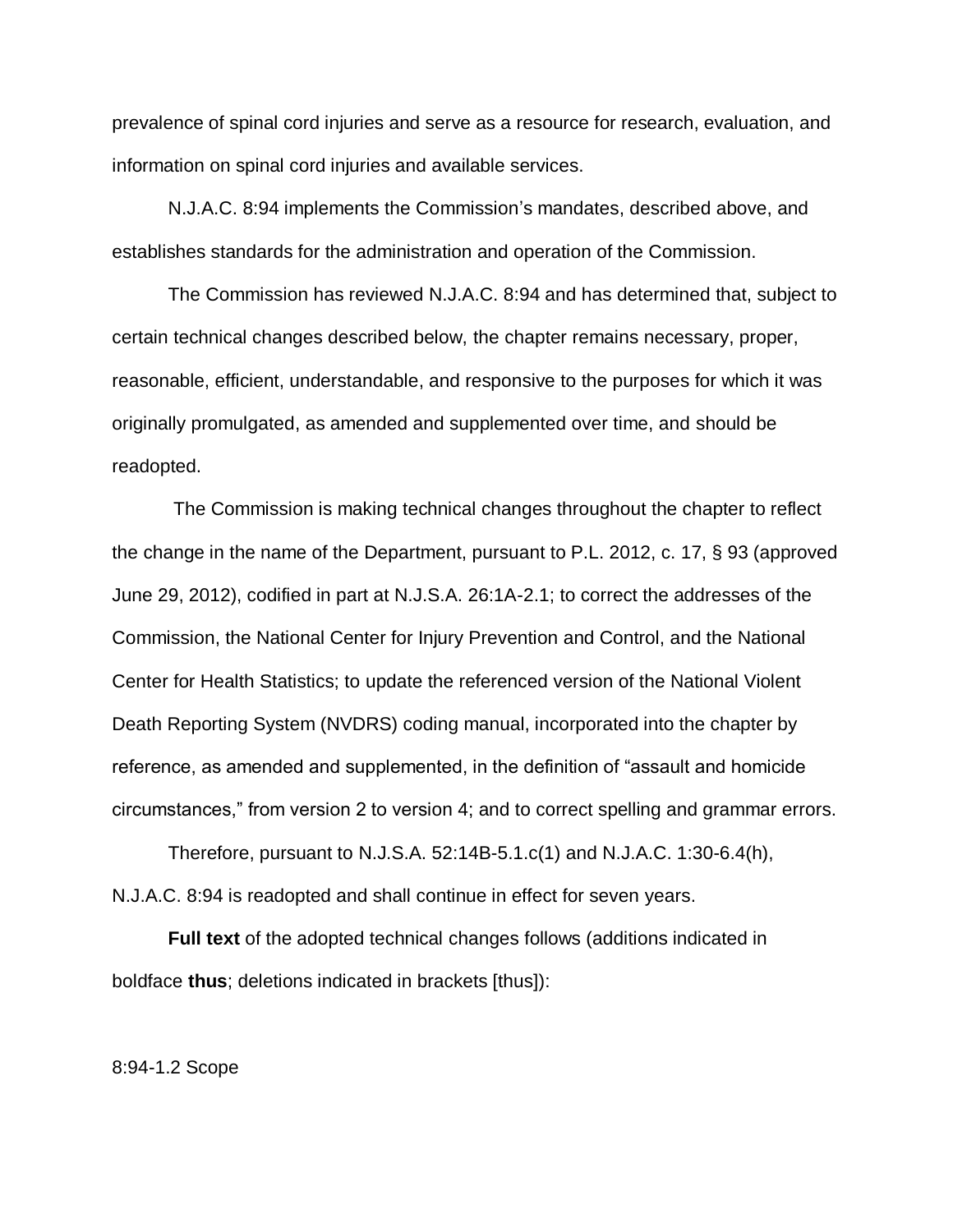This chapter provides for the administration and operation of the Commission; sets forth procedures for application, review and award of grants made from the New Jersey Spinal Cord Research Fund established pursuant to N.J.S.A. 52:9E-4; and sets forth procedures for the creation and operation of the New Jersey Spinal Cord Injury Registry established pursuant to N.J.S.A. 52:9E-8. This chapter applies to the Commission, its administrative staff, grant applicants and recipients pursuant **to**  N.J.S.A. 52:9E-1 et seq., and health care [faculties] **facilities** required to report cases of spinal cord injuries pursuant to N.J.S.A. 52:9E-8.

#### 8:94-1.3 Definitions

The following words and terms, as used in this chapter, shall have the following meanings, unless the context clearly indicates otherwise:

…

"Assault and homicide circumstances" means the variables (if available) that were precipitating factors of the spinal cord injury. These factors are defined by the National Violent Death Reporting System (NVDRS) version [2] **4** coding manual, incorporated herein by reference, as amended and supplemented. To obtain a copy of the manual, contact the National Center for Injury Prevention and Control, Centers for Disease Control and Prevention, [Mailstop K65] **MS F-63**, 4770 Buford Highway NE, Atlanta, GA 30341-[3724] **3717**.

"BLS/ALS dispatch" means the emergency medical services provided by trained and certified personnel, and includes [Basic Life Support] **basic life support** (BLS) and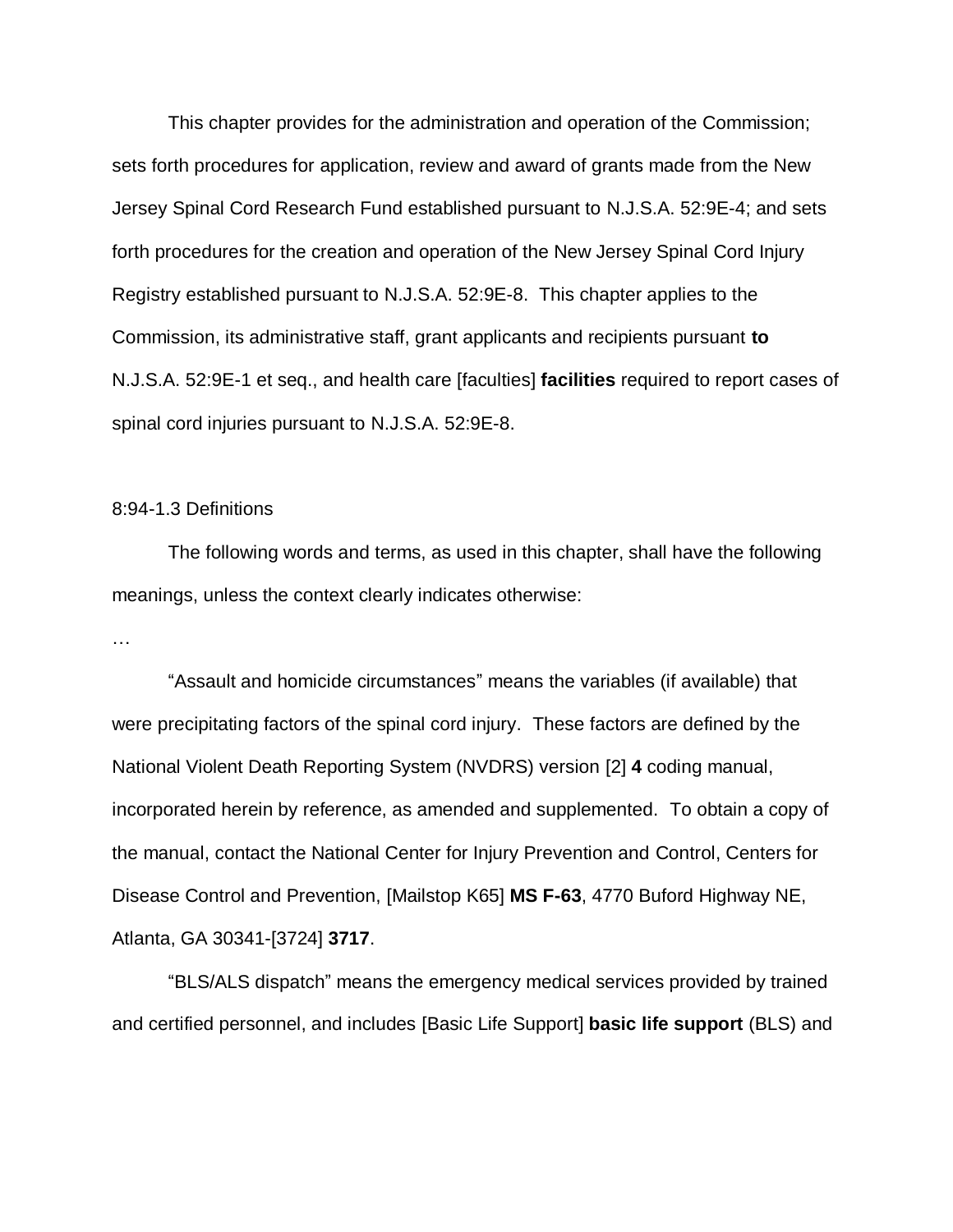[Advanced Life Support] **advanced life support** (ALS) services, as defined in N.J.A.C. 8:43G-12.13.

"Center for Health Statistics" or "CHS" means the Center for Health Statistics of the New Jersey Department of Health [and Senior Services].

…

"Department" [or "DHSS"] means the New Jersey Department of Health [and Senior Services].

…

"ICD-9**-**CM" refers to the International Classification of Diseases, Ninth Revision, Clinical Modification, incorporated herein by reference, as amended and supplemented. To obtain a copy of the ICD-9-CM**,** contact the Centers for Disease Control and Prevention, National Center for Health Statistics, 3311 Toledo Road, **Room 5419,** Hyattsville, MD 20782.

…

# 8:94-2.2 Office of the Commission

 $(a) - (d)$  (No change.)

(e) The official address of the Commission and its Office is for all purposes as follows:

> New Jersey Commission on Spinal Cord Research [Health and Agriculture Building, 4th Floor, Room 404 John Fitch Plaza, Market and Warren Streets]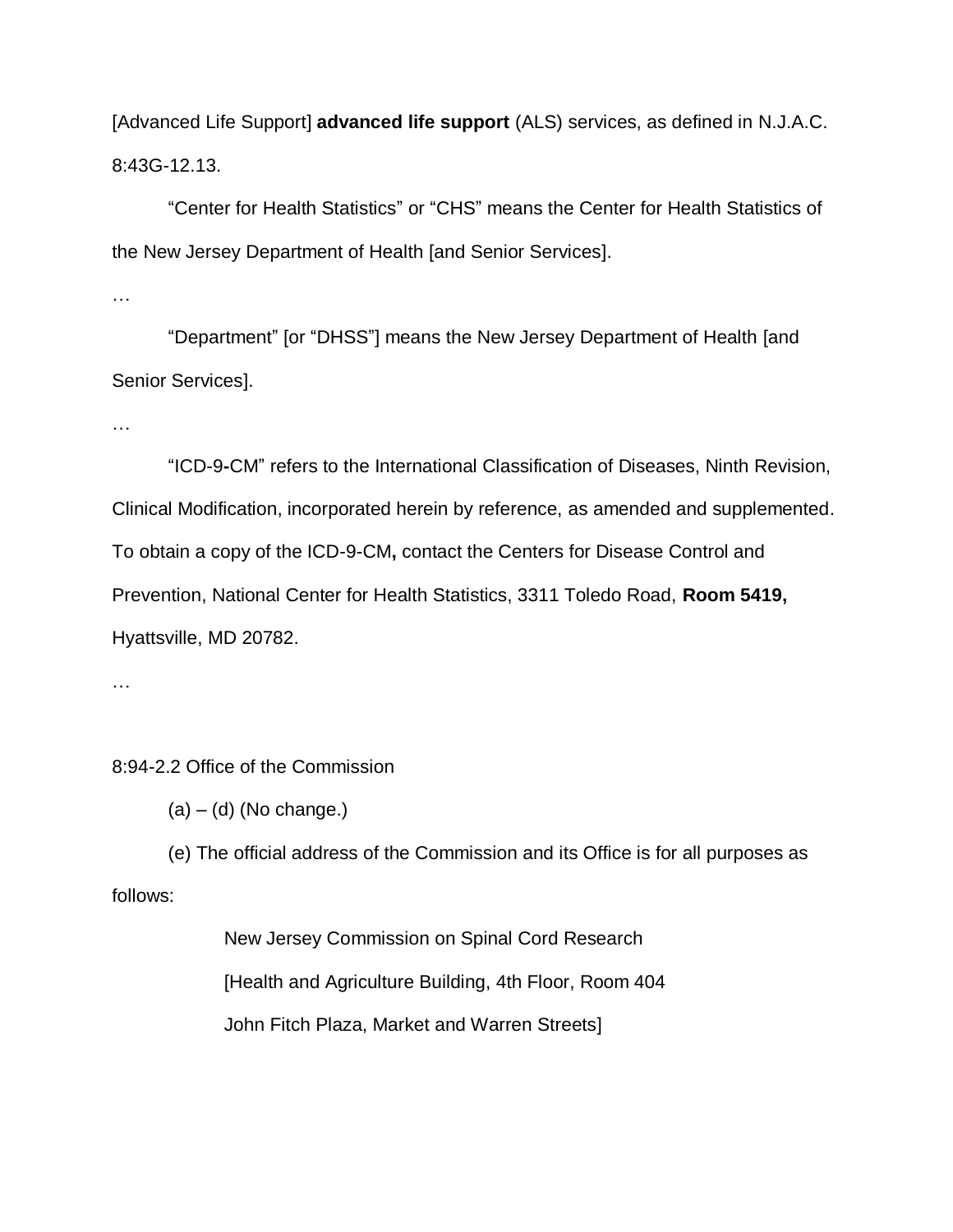## **225 East State Street, 2nd Floor West**

P.O. Box 360 Trenton, New Jersey 08625-0360 Tel: (609) 292-4055 Fax: (609) 943-4213

8:94-3.1 Notice of grant awards availability

 $(a) - (b)$  (No change.)

(c) Each Notice of Grant Availability shall be published in the New Jersey Register and the Department's annual Directory of Department of Health [and Senior Services] Grant Programs. The Notice of Grant Availability shall be available for viewing or download on the Commission's website, and in printed form from the Office of the Commission upon request. The Commission may take such other steps as it determines are necessary to ensure adequate notice to all potentially interested persons.

## 8:94-4.1 Operation

The Registry shall be an electronic database managed and maintained by the Center for Health Statistics[, DHSS,] on behalf of the Commission pursuant to the Act and in furtherance of the purposes set forth in N.J.A.C. 8:94-1.1(c).

8:94-4.2 Reporting requirements

 $(a)-(c)$  (No change.)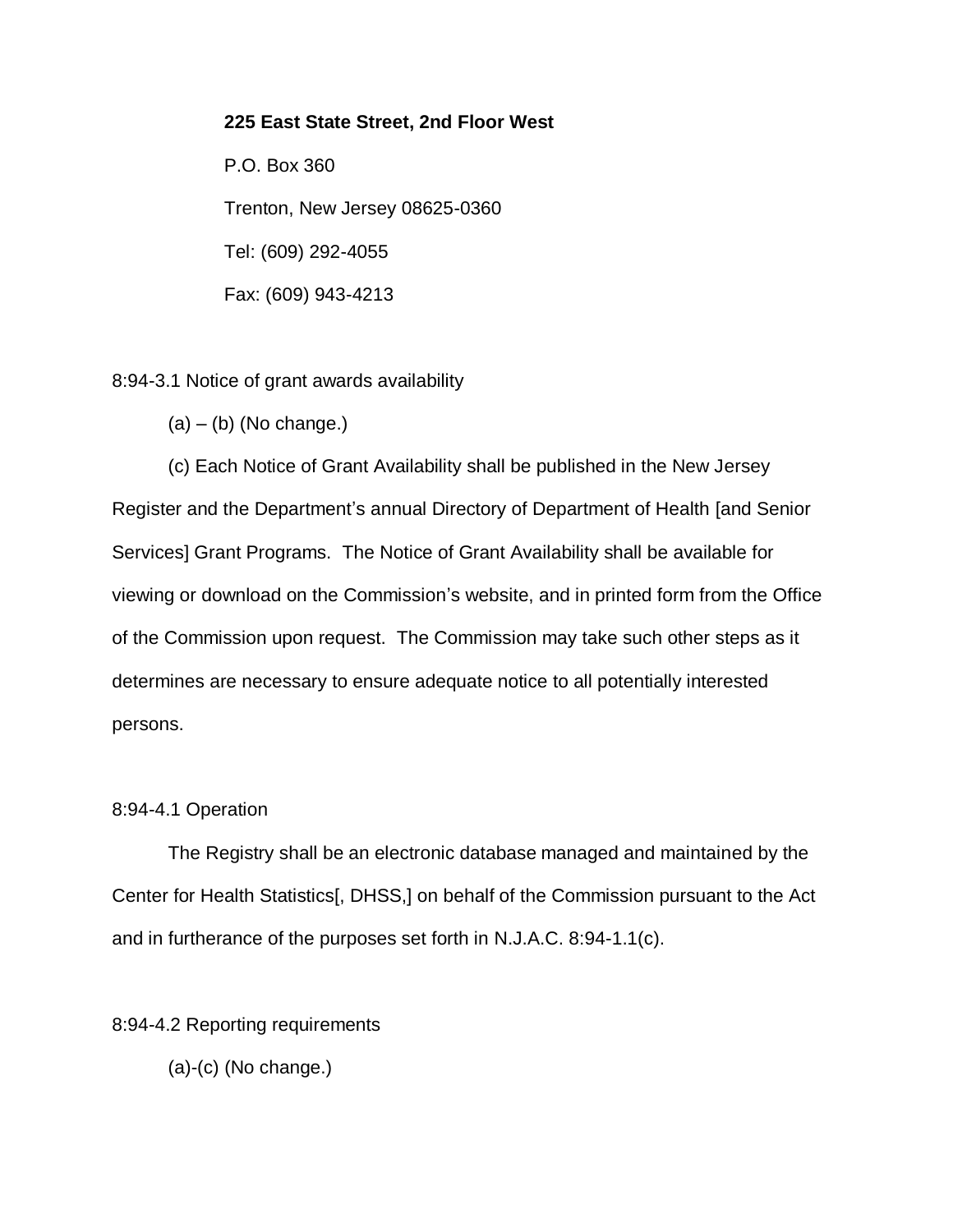(d) For each case of trauma resulting in spinal cord injury, the reporting hospital shall report such data as is required by the Registry Manager. The data required for each report shall include, at a minimum, the following:

 $1. - 3.$  (No change)

4. Injury description and diagnoses:

i. – vi. (No change.)

vii. [ICD-9 CM] **ICD-9-CM** Volume I diagnosis code(s);

viii. – x. (No change.)

5. (No change.)

6. Treatment and outcomes:

i. [ICD-9 CM] **ICD-9-CM** Volume III procedure code(s);

ii. – viii. (No change.)

7. (No change.)

8:94-4.4 Provision of technical assistance, training, and contracting

[DHSS] **The Department** may contract with any public or private party to discharge any or all of its responsibilities and obligations concerning the Spinal Cord Injury Registry, including, but not limited to, providing technical assistance and training on reporting, provided that such contracting entity shall be bound by and fully comply with the applicable provisions of the Act and this subchapter.

8:94-4.5 Access to information and records

(a) (No change.)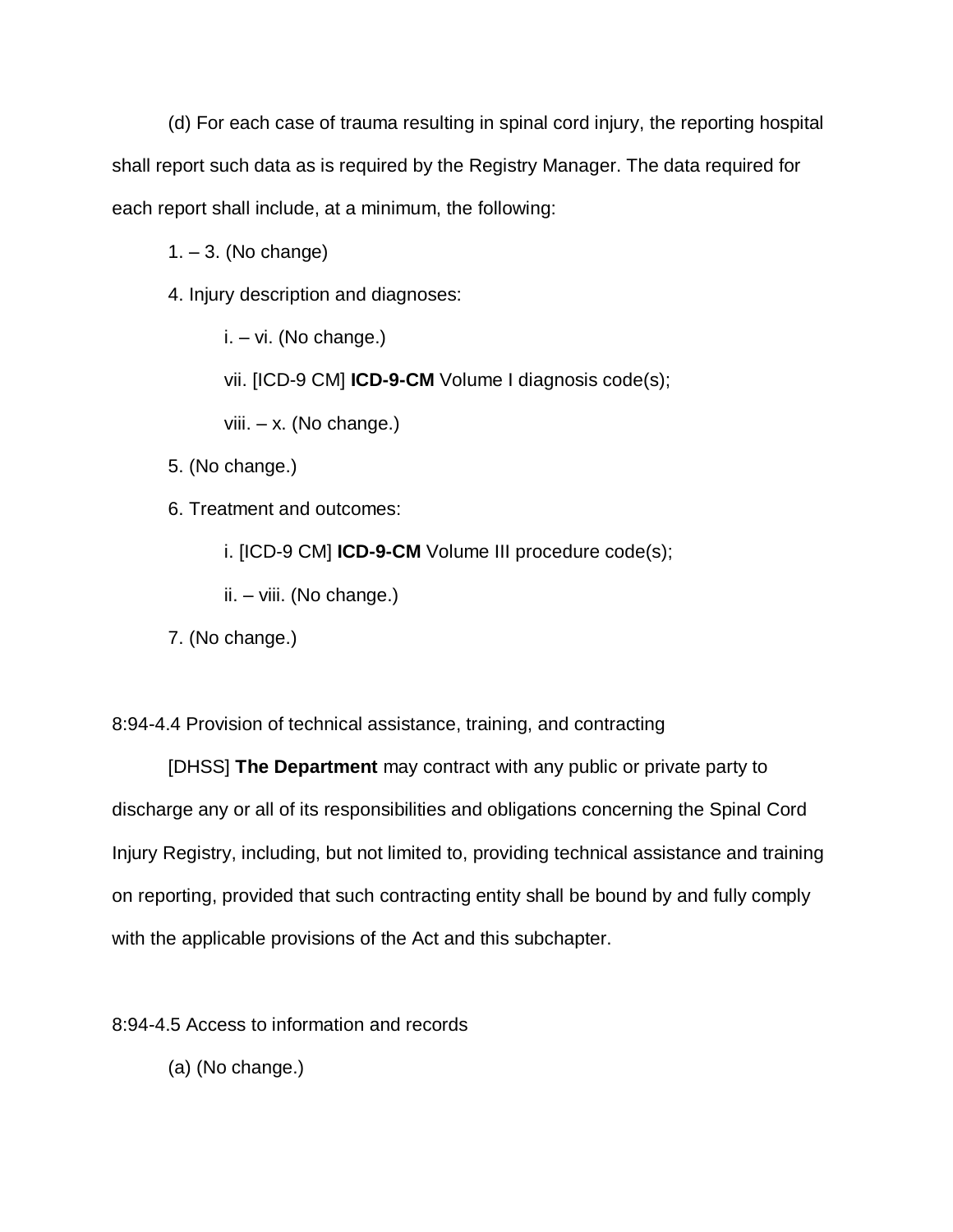(b) A reporting hospital shall allow authorized [DHSS] **Department** representatives, on behalf of the Commission, access to pertinent records and logs related to spinal cord injury as may be necessary to ensure, evaluate and audit compliance with the provisions of the Act and this subchapter.

(c) [DHSS] **The Department** may from time to time publish statistics, analyses and reports based upon aggregate Registry data, in the ordinary course of its operations, in furtherance of the objectives of the Act and this subchapter or as may be otherwise required or authorized.

(d) [DHSS] **The Department** may charge fees in accordance with N.J.S.A. 47:1A-2[,] to recover all expenses and costs, including costs associated with electronic data processing, duplication of reports, and complying with requests by public and private entities for summary Registry data compilation and analyses.

8:94-4.6 Audit, notice of violations, and enforcement actions

(a) A health care facility or health care provider's office shall be subject to audit at the discretion of the Commissioner by authorized representatives of the [New Jersey] Department [of Health and Senior Services].

(b) The [New Jersey] Department [of Health and Senior Services] shall evaluate completeness and timeliness of reporting as specified by this chapter. Records [which] **that the Department** shall [be] review[ed] shall include, but not be limited to: medical records, diagnostic tests, radiology, laboratory, and/or pathology reports, and discharge records.

 $(c) - (d)$  (No change.)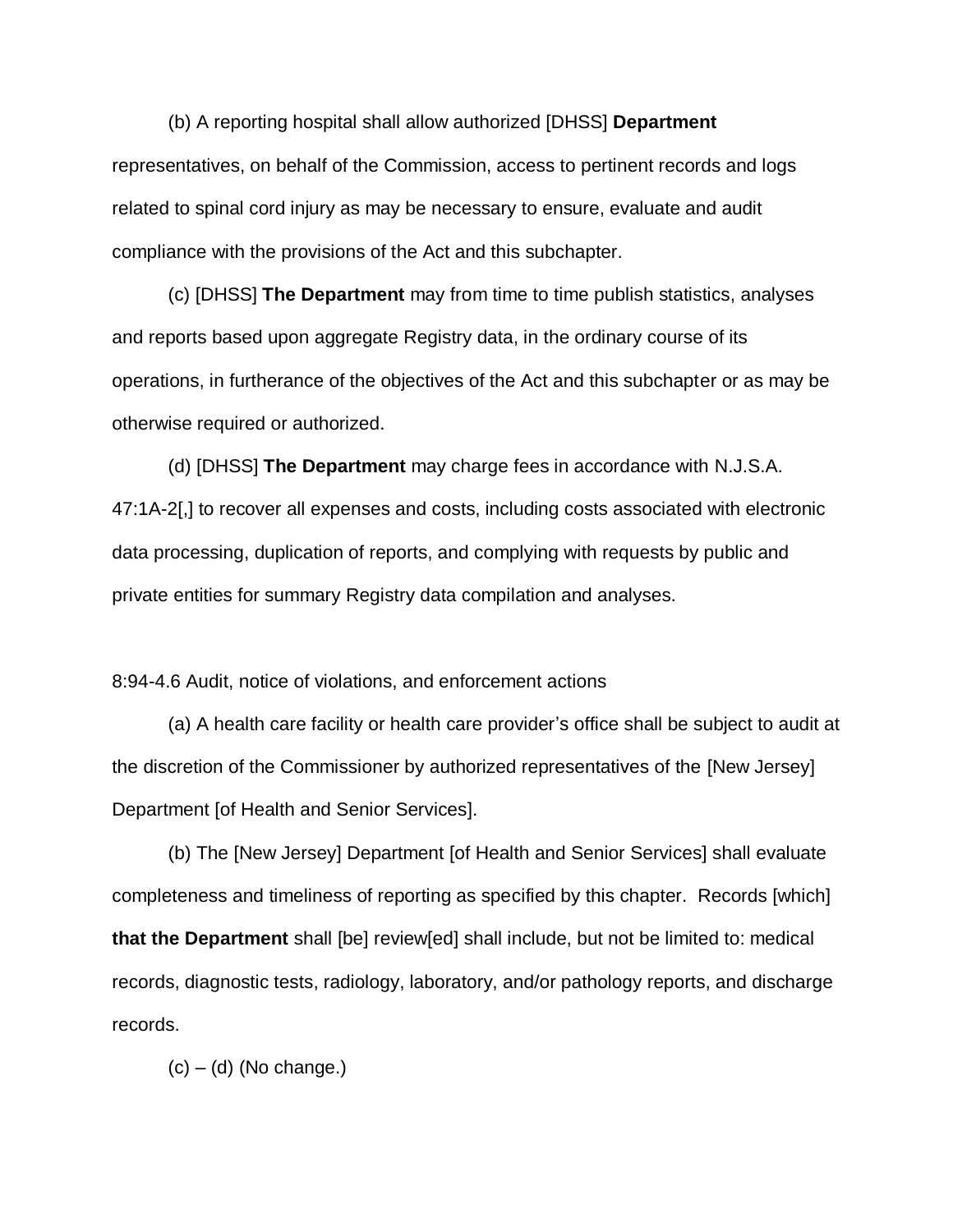(e) At the conclusion of the audit or within 10 business days thereafter, the [New Jersey] Department [of Health and Senior Services] shall provide the health care facility or health care provider [with] a written summary of any factual findings used as a basis to determine that reporting has not been complete or timely. This notice shall set forth the proposed assessment of civil monetary penalties, setting forth the specific reasons for the action. Such notice shall be served on a facility or health care provider, or its, his or her registered agent in person or by certified mail.

(f) A health care facility or health care provider shall have 30 business days in which to correct all deficiencies in its reporting that were discovered during the audit.

1. If a health care facility or health care provider fails to correct deficiencies in its reporting that were discovered during the audit within 30 days, the [New Jersey] Department [of Health and Senior Services] will act as registrar and shall charge the health care facility or health care provider for all costs related to these services, including, but not limited to, the retrieval of case information and the cost of the audit. This fee shall be based upon the fair market value of such services.

2. All checks for fees for the Department's audit services shall be made payable to "Treasurer, State of New Jersey" and forwarded to:

New Jersey Commission on Spinal Cord Research New Jersey Department of Health [and Senior Services] **225 East State Street, 2nd Floor West**

PO Box 360

Trenton, New Jersey 08625-0360